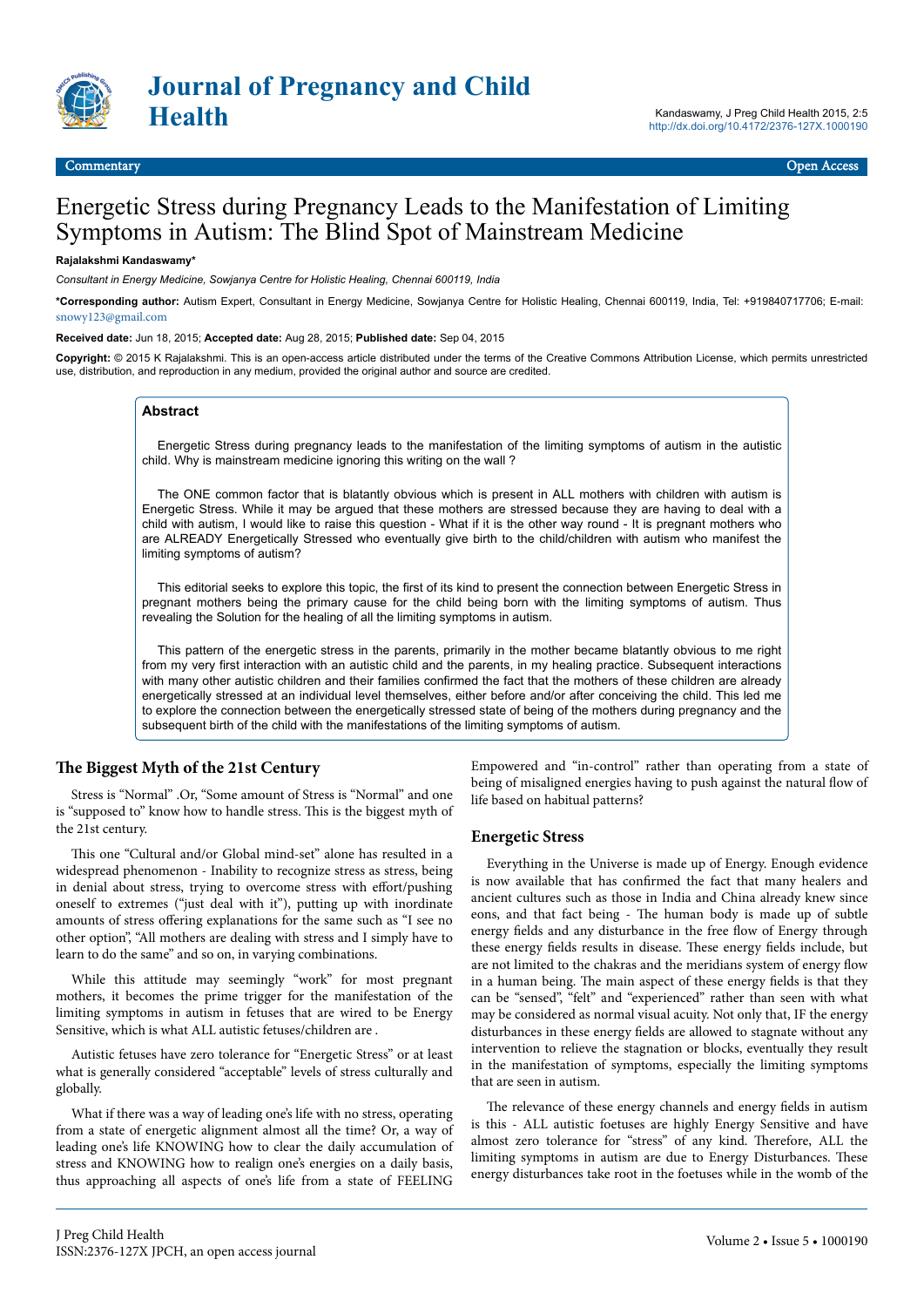mother. Нe subsequent manifestation of the limiting symptoms of autism in the child after being born depends on whether the disturbances continue to be present in the parents and/or external factors such as vaccines that trigger the symptoms to become manifest in a child whose Energetic Immunity has already been compromised by the underlying unresolved energy disturbances.

In other words, vaccines or any other such triggers could be the cause for precipitating the symptoms of autism in an already susceptible energy status of compromised Energetic Immunity in the child that in turn having been caused by the stress in the mother during pregnancy.

# **What is the Connection between Energetic Stress in the Pregnant Mother and the Child being born with the Limiting Symptoms of Autism?**

(To understand this we need to become aware of the discoveries made in the emerging sciences of Psychoneuroimmunology and Neuroradiology. To know about these in detail it is recommended to peruse my other articles on these subjects with relevance to autism at this link - www.intenthealing.com/blog).

## **Psychoneuroimmunology**

This is an emerging field of science that studies the relationship between the brain, the immune system and our experiences of the outside world including our relationships. Нe Energetic Immunity of the parents, as determined by the stress or tension in the relationship between the mother and father affects the child . The tension in the relationship between the parents affects the immune system in both parents and specifically in the mother. This tension in turn affects the growing fetus , thus compromising its Energetic Immunity. Нe stress or tension in the relationship between the parents constitutes the Psychoneuroimmunological component contributing to the manifestation of the limiting symptoms of autism, in the child.

#### **Neurocardiology**

This field of science has revealed the presence of a neuroendocrinological connection between the hearts of the mother and the child - It is a known fact that the heart beats of the mother and the foetus are in sync most of the time. Therefore, if the mother is stressed, no wonder the child's brain development and neural wiring gets affected because the heart literally controls the brain. Neurocardiological evidence cannot be ignored as a major factor contributing to the foetus' faulty wiring of the brain later manifesting as symptoms of autism. (ref - Paul Pearsall)

#### **Stress in the mother**

These stresses can be from the following factors, but not necessarily limited to them.

-Stress from within, caused mainly due to unprocessed emotions.

-Stress due to hormonal changes, pollutants/toxins in food, nutritional deficiencies and other environmental factors - ALL these in turn cause or trigger Energetic Stress in the mother

-Stress from the father's energies affecting the mother and that in turn affecting the growing foetus

The Solution could be as simple as reducing the stress in the mother, enhancing the positive thriving state of being in the pregnant mother, nourishment on all levels, starting with unconditional love for oneself first.

## **What about Pesticides, Vaccines, and Other Environmental/Food factors?**

The susceptibility to all these and any other factors depends on the Energetic Immunity in the mother, which in turn affects the Energetic Immunity of the growing foetus. (To understand the term Energetic Immunity it is recommended to read the other articles on this topic on www.intenthealing.com/blog).

## **Genetic Aspect**

Even if there were a genetic component in autism, Epigenetics holds the key that ensures that the genetic susceptibility does not necessarily translate into an actual manifestation of the limiting symptoms of autism in the child.

## **Solution in Autism**

Instead of going down the elusive gene trail with billions of dollars being poured down the research pipe that is nowhere near finding the cause for autism. It makes more sense to spend the money and other resources in applying epigenetic methods and non-invasive healing methods in Autism that are already showing results on the ground.

The health, well-being and nourishment of pregnant mothers could be made the focus right away and they could be taught self-healing methods such as Applied Energy Medicine techniques such as Intent Healing( $^{\mathsf{m}}$ ) and other techniques which they can apply not only on themselves to remain stress-free for themselves, but also apply the same healing approach on the growing foetus.

Secondly, the diet of these pregnant mothers could be customized to ensure the intake of healthy, nourishing food with the necessary vitamin or minerals supplements if any.

This would be Applied Intentional Epigenetics and Applied Energy Medicine in action, preventing the child being born with the limiting symptoms of autism or being born with the susceptibility to manifest these symptoms as they grow, and in the presence of detrimental triggers for the same. Нis would empower the parents, especially the mother to be free from Energetic Stresses and also enable them to augment the Energetic Immunity of the child while in the womb itself so that the child, when born is completely free from the limiting symptoms of autism and flowers with the unique gifts and talents that is now free to manifest through the child.

Another example of Applied Epigenetics comes to mind that used to be practiced in many traditional south Indian families where the pregnant mothers were trained to listen to classical music or renditions of divine names such as "Vishnu Sahasra Naamam" and the like that resonates with the frequencies of vibrations corresponding to the specific Chakras and Energy Meridian system, thus reducing the stress in the mother and aligning the energies in the mother and the fetus to resonate with optimal well-being on all levels. Нere are many more such examples from various traditional cultural practices from all over the world where different methods and techniques of aligning the energies was adopted during pregnancy to ensure the stress-free state